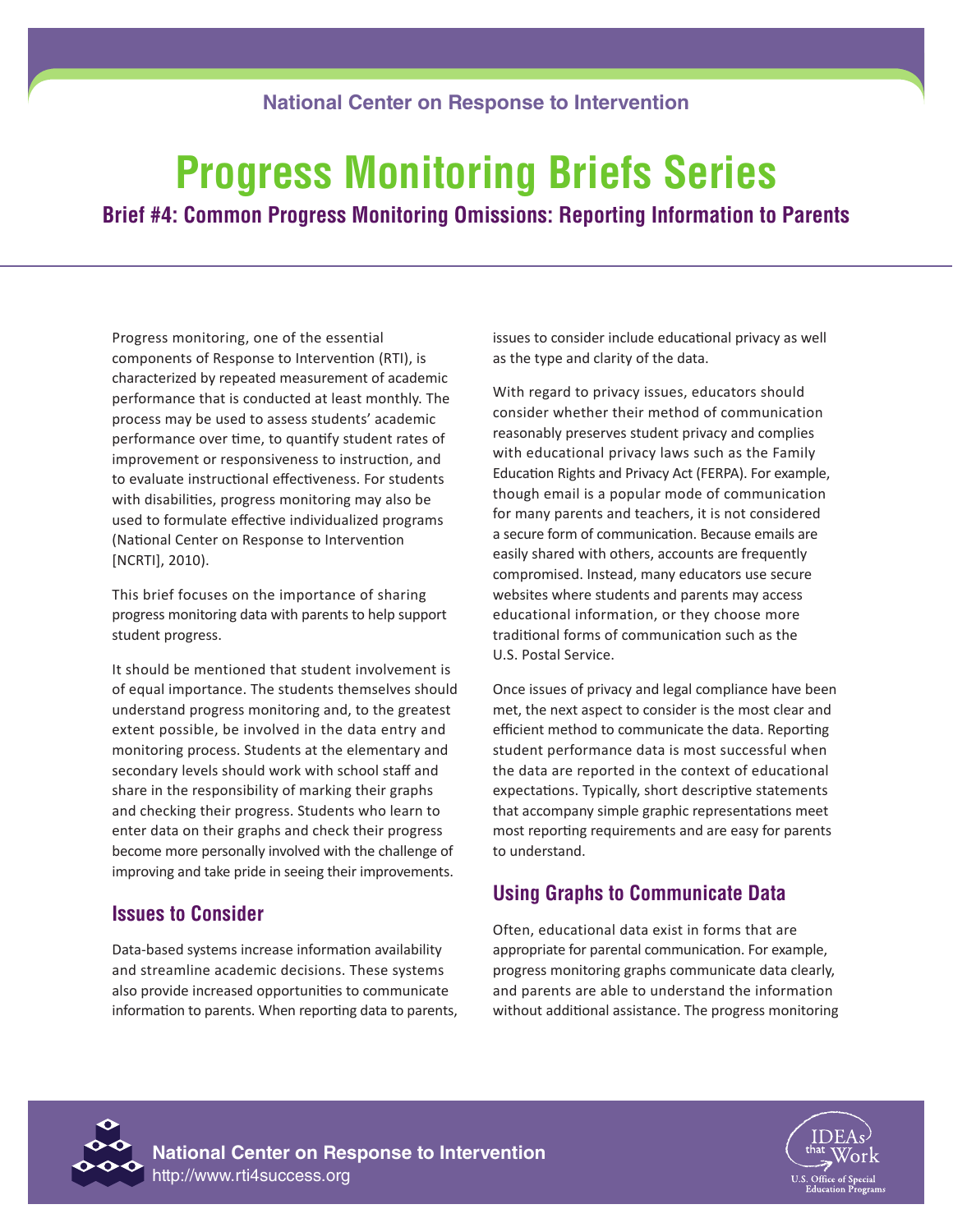data in Figure 1 was created in Excel and then copied into this Word document so that descriptive information could be placed around it. Notice that the graph uses both colors and symbols to delineate the data. Colors help to clarify the data, but the symbols are especially useful in cases where the report may be copied in black and white.

All relevant pieces of information should be described in educational reports, but care should be taken to minimize any unnecessary information. For example, when using information such as that in Figure 1, descriptors should provide information about the X and Y axes, Brenda's data, the end-of-year goal, the goal line, and Brenda's trend line. An additional piece of information not included here that some schools might use is comparisons to average student performance. An example of a report follows.

### **An Example: Feynman Elementary Educational Performance Report**

Eight weeks have passed since school began this fall. Since then, the school has been monitoring Brenda's educational growth to determine if teachers are meeting her academic needs. Below you will find a graph containing information about Brenda's educational performance. The graph is created so that you may compare Brenda's performance with grade level expectations at Feynman Elementary. In this graph, the number of words read correctly per minute is represented on the vertical axis, while the weeks of instruction are represented on the horizontal axis.

The number of words read correctly per minute does not mean we are working to have Brenda read faster. The skills are related to using appropriate decoding strategies to sound out unfamiliar words, building vocabulary knowledge so that she is familiar with the meaning of more words, being able to sequence events in a story, and being able to provide clear details when asked about a story she has read. Good readers use all of these skills when they read. When students are asked to read aloud for one minute, they are using these skills to read at an appropriate rate without making errors. The number of words read correctly is an indication of her overall reading skills.

The legend to the right of the graph provides a graphic representation of all relevant pieces of data. The green line containing squares represents Brenda's data. In the initial three weeks of school, Brenda read approximately 93–96 words correctly per minute. During the most recent assessment, she read 99 words correctly per minute. Brenda's goal for Week 16 is 108 correct words per minute. This expectation is represented on the graph by a purple diamond at Week 16.

To meet expectations, Brenda's progression should closely match the goal line, represented here by the purple line containing diamond-shaped markers. Using Brenda's current rate of improvement, it is anticipated that by Week 16, Brenda will be short of that goal and will be reading approximately 101 words correctly per minute.



In order to help Brenda meet her academic expectations, the school plans to increase her instructional reading time from 45 to 60 minutes per day so that she will have more opportunities for improvement.

# **Figure 1. Brenda's Data**

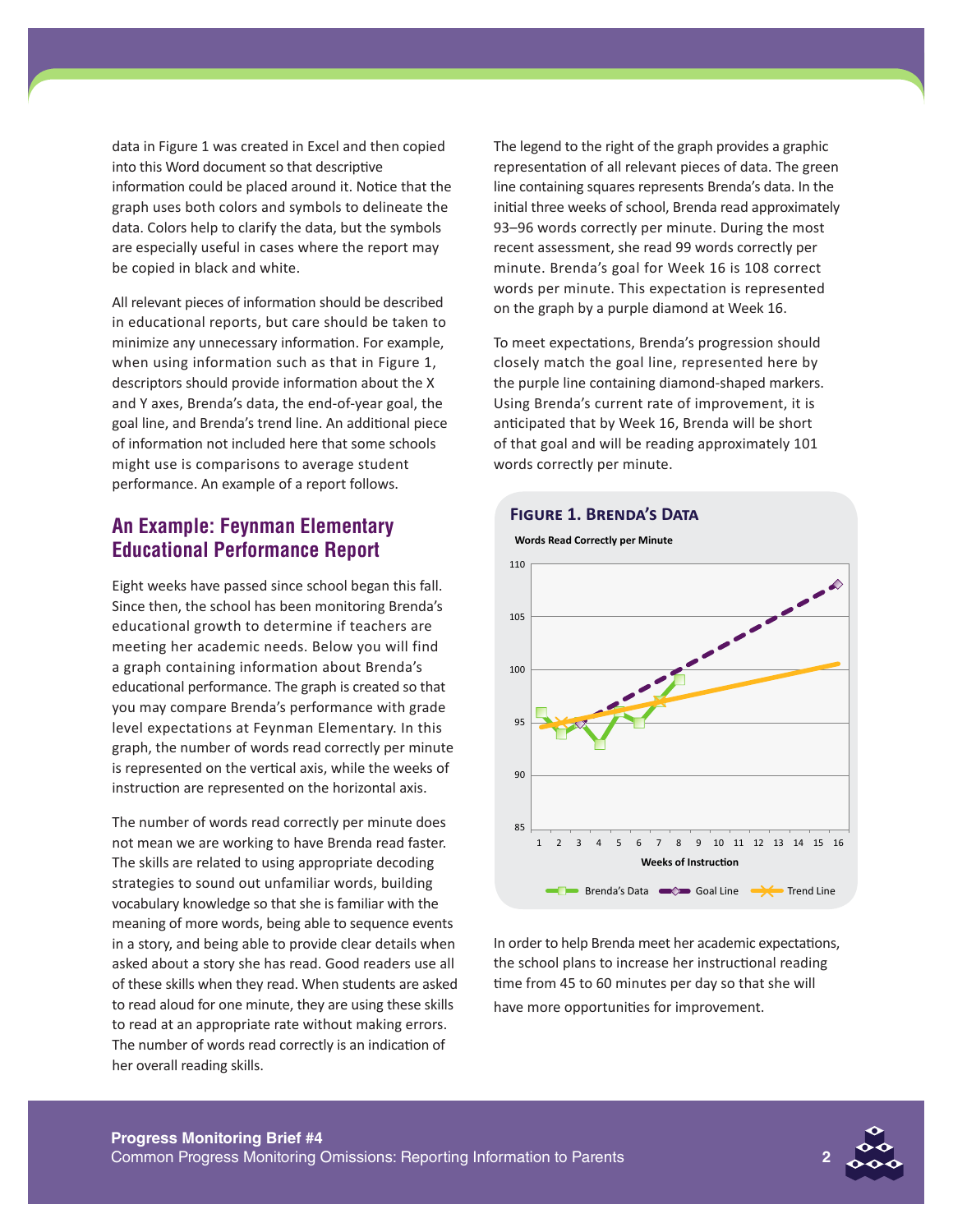### **References**

National Center on Response to Intervention. (2010, March). *Essential components of RTI—A closer look at Response to Intervention.* Washington, DC: U.S. Department of Education, Office of Special Education Programs, National Center on Response to Intervention. Retrieved fro[m http://www.rti4success.org/pdf/rtiessential](%20http://www.rti4success.org/pdf/rtiessential%20components_042710.pdf%20) [components\\_042710.pdf](%20http://www.rti4success.org/pdf/rtiessential%20components_042710.pdf%20)

### **Additional Resources**

Fuchs, L. S., & Oxaal, I. (n.d.). *Progress monitoring: What, why, how, when, where.* Presentation released by the National Center on Student Progress Monitoring. Retrieved from [http://www.rti4success.org/pdf/](http://www.rti4success.org/pdf/progressmonitoringwhatwhyhowwhenwhere.pdf) [progressmonitoringwhatwhyhowwhenwhere.pdf](http://www.rti4success.org/pdf/progressmonitoringwhatwhyhowwhenwhere.pdf)

These PowerPoint slides explain CBM, contrast it with mastery measurement, and show how CBM can be applied to instructional planning, individualized education program development, and learning disability identification.

This module guides participants in using screening data to evaluate the overall effectiveness of the RTI framework and to establish progress monitoring and intervention schedules. Participants also learn to use data to evaluate the effectiveness of interventions and to establish an effective progress monitoring system and related decision rules.

National Center on Student Progress Monitoring. (n.d.). *Student progress monitoring* [website]. Retrieved from <http://www.studentprogress.org/>

Although the National Center on Student Progress Monitoring project has concluded its five-year coopertative agreement with the U.S. Department of Education, Office of Special Education Programs, this website continues to be maintained and offers many valuable resources related to progress monitoring.